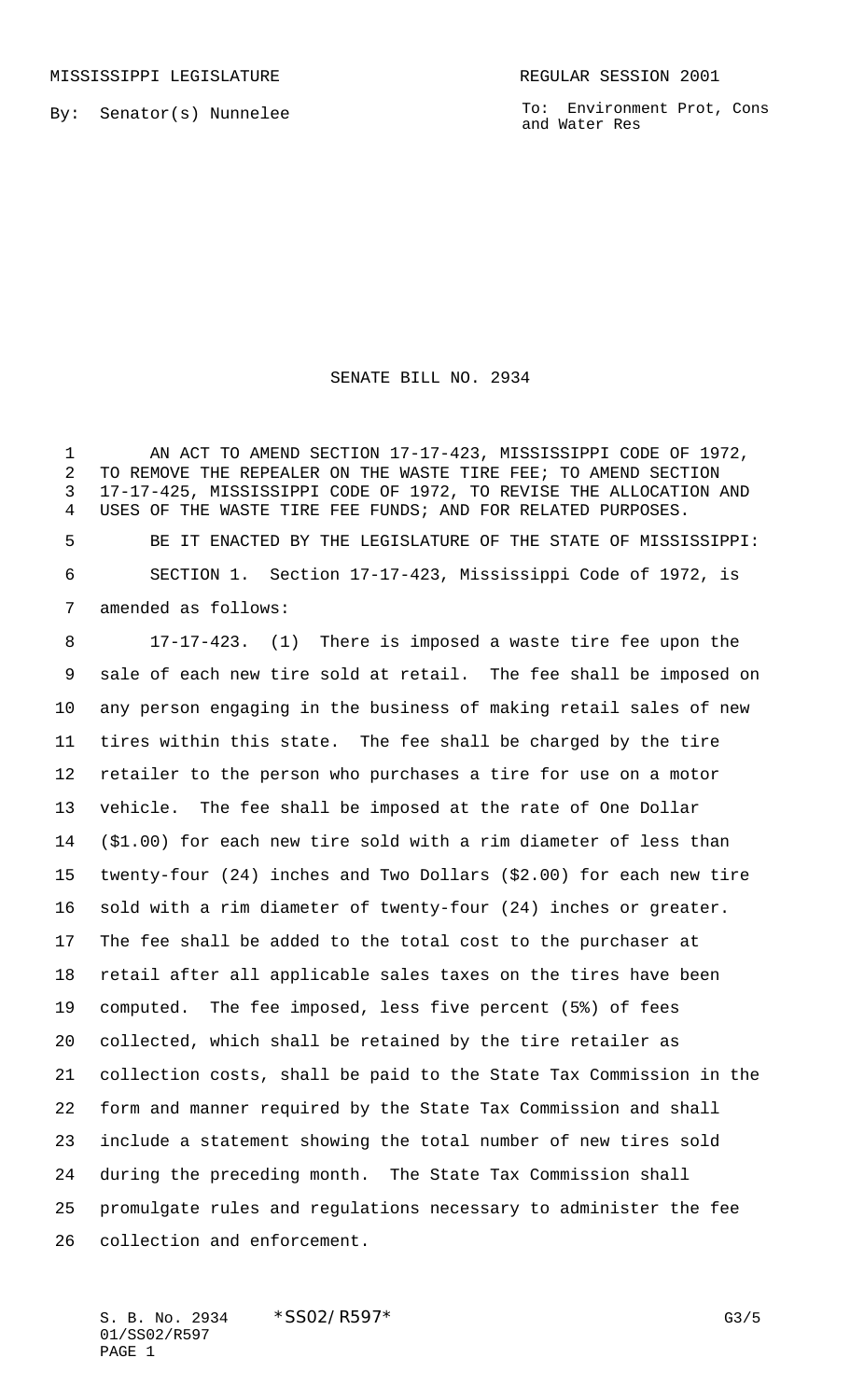(2) The State Tax Commission shall administer, collect and enforce the fee authorized under this section under the same procedures used in the administration, collection and enforcement of the state sales tax imposed under Chapter 65, Title 27, Mississippi Code of 1972, except as provided in this section. The proceeds of the waste tire fee, less five percent (5%) of the proceeds, which shall be retained by the State Tax Commission as collection costs, shall be transferred by the State Tax Commission into the waste tire account of the Environmental Protection Trust Fund.

 **\* \* \***

 SECTION 2. Section 17-17-425, Mississippi Code of 1972, is amended as follows:

 17-17-425. (1) Beginning July 1, 1995, monies allocated to the Environmental Protection Trust Fund from waste tire fees shall be accounted for in a waste tire account and shall be utilized for the following purposes:

 (a) Not more than sixty percent (60%) shall be utilized for making grants to counties, municipalities or regional solid waste management authorities: (i) for providing a waste tire collection program for small quantity waste tire generators as provided in Section 17-17-409; (ii) for use in clean-up of small scattered unauthorized waste tire dumps not abated under Section 17-17-419; (iii) for payment of a maximum of fifty percent (50%) 51 of the cost of employing a waste tire enforcement officer. The grants may be used as matching funds for employment of a solid waste enforcement officer as provided in Section 17-17-65. An employee may serve as both the solid waste enforcement officer and the waste tire enforcement officer; and (iv) for purchase of products derived from Mississippi waste tires; (b) Not more than five percent (5%) shall be utilized

 by the department for abatement of unauthorized waste tire dumps as provided in Section 17-17-419;

S. B. No. 2934 \* SS02/R597\* 01/SS02/R597 PAGE 2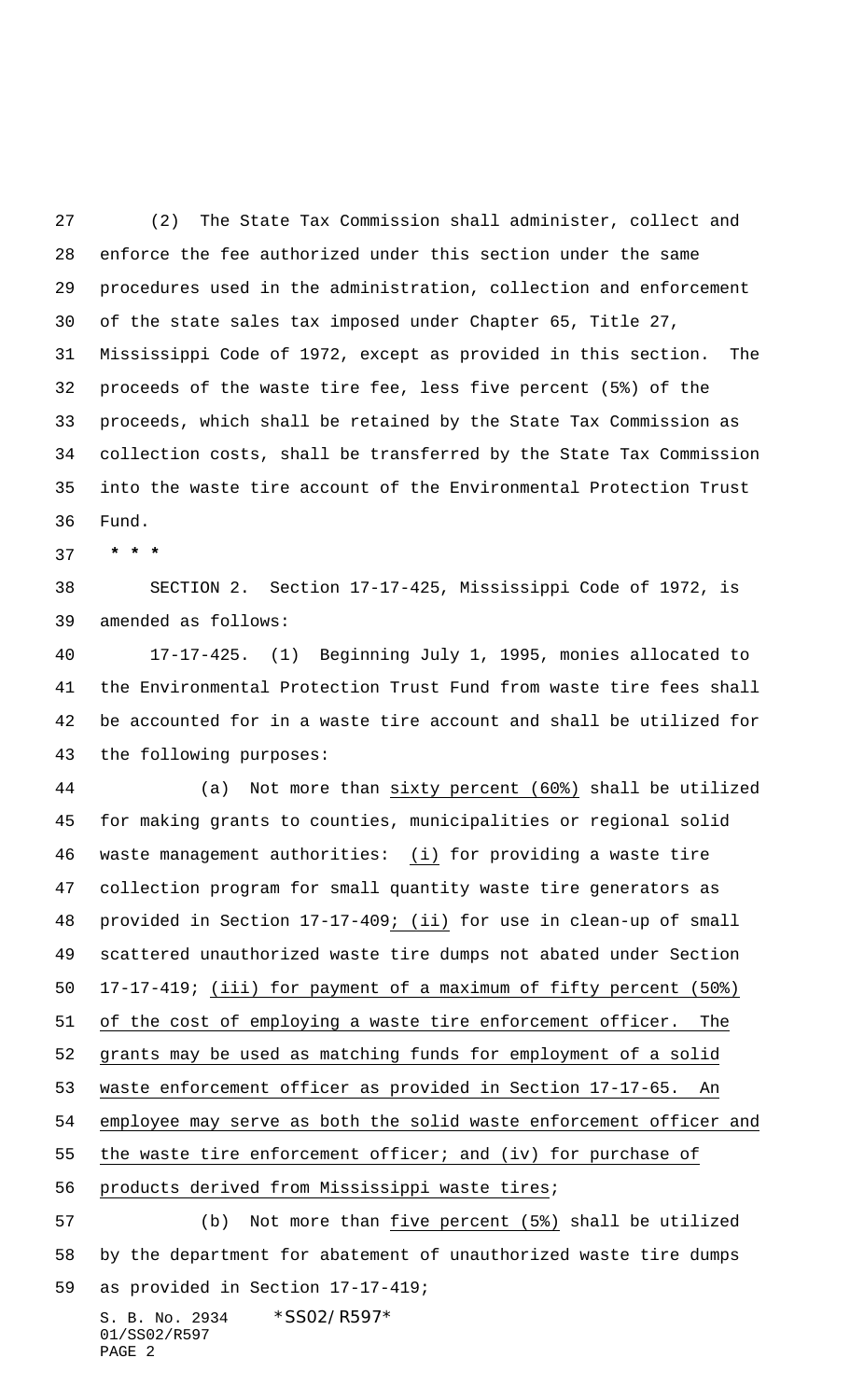(c) Not more than fifteen percent (15%) shall be utilized (i) to provide incentive grants to persons that will manufacture products from waste tires, use recovered rubber from waste tires or use waste tires as a fuel or fuel supplement, (ii) to provide funding for research and demonstration projects directly related to solving solid waste problems resulting from waste tires, including the use of innovative technologies for the processing of waste tires, (iii) to provide an incentive reimbursement to end users for the costs of using waste tires or waste tire derived materials where those tires originate in the State of Mississippi, if the commission determines an incentive is necessary to promote market development. The commission may determine legitimate end uses that may be eligible for 73 reimbursement and an acceptable rate of reimbursement; and

 (d) Not more than twenty percent (20%) shall be utilized by the department to pay the costs of administering these funds and the waste tire management program required under Sections 17-17-405, 17-17-407, 17-17-411, 17-17-413, 17-17-419 and 17-17-423.

 (2) To provide for the maximum effective use of funds in the waste tire account, the commission, upon determination that unused funds are available in a particular program as described above, may reallocate funds between the programs described in paragraphs (a) through (c) of subsection (1) to exceed the percentage thresholds.

 (3) The commission may consolidate any grant provided under this section with any grant provided under the local governments solid waste assistance program or the Right-Way-To-Throw-Away Program. Funds provided through any consolidated grant shall be used in accordance with the program under which the funds are provided.

S. B. No. 2934 \* SS02/R597\* 01/SS02/R597 PAGE 3 (4) The commission shall establish a statewide plan for the use of monies received under Sections 17-17-401 through 17-17-427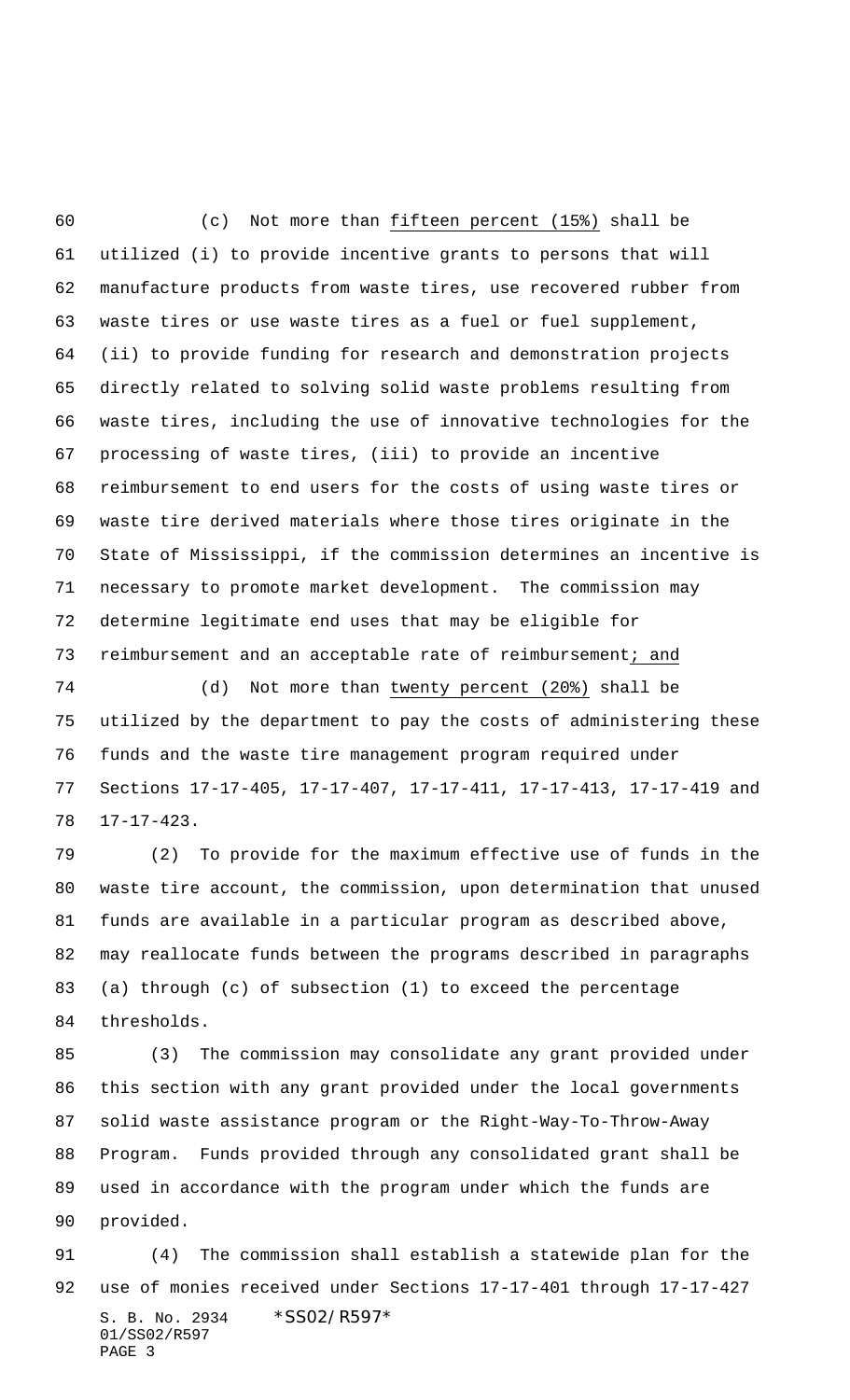and shall adopt regulations for administering this fund. The regulations shall include eligibility requirements for persons requesting incentive grants and funding for research and demonstration projects. No incentive grant or research and demonstration project funding may be awarded for an activity which receives less than seventy-five percent (75%) of its waste tires from Mississippi waste tires sites, retailers or residents. The commission may consider requests for funding from applicants who do not meet this requirement contingent upon the applicant demonstrating that the activity does or will accept Mississippi tires and that the award of the requested funding would be in the best interest of the State of Mississippi. The burden of proof shall be on the applicant to show that eligibility requirements have been met.

 (5) For the purpose of establishing a statewide plan for the use of monies received under Sections 17-17-401 through 17-17-427 and proposing regulations for administering this fund, including eligibility requirements and application priorities, the commission shall create an advisory council consisting of members of the tire industry, the general public, the department, and the Department of Economic and Community Development.

 (6) The department shall provide technical assistance, upon written request, to a municipality, county or group of counties desiring assistance in applying for waste tire grants or choosing a method of waste tire management which would be an eligible use of the grant funds.

 (7) Subject to the authority of the commission in subsection (2) of this section, monies existing in the waste tire account of the Environmental Protection Trust Fund on July 1, 1995, shall remain in the account as previously allocated but those monies which have been allocated for incentive grants or research and demonstration awards shall be combined as described in subsection (1)(c) of this section.

S. B. No. 2934 \* SS02/R597\* 01/SS02/R597 PAGE 4